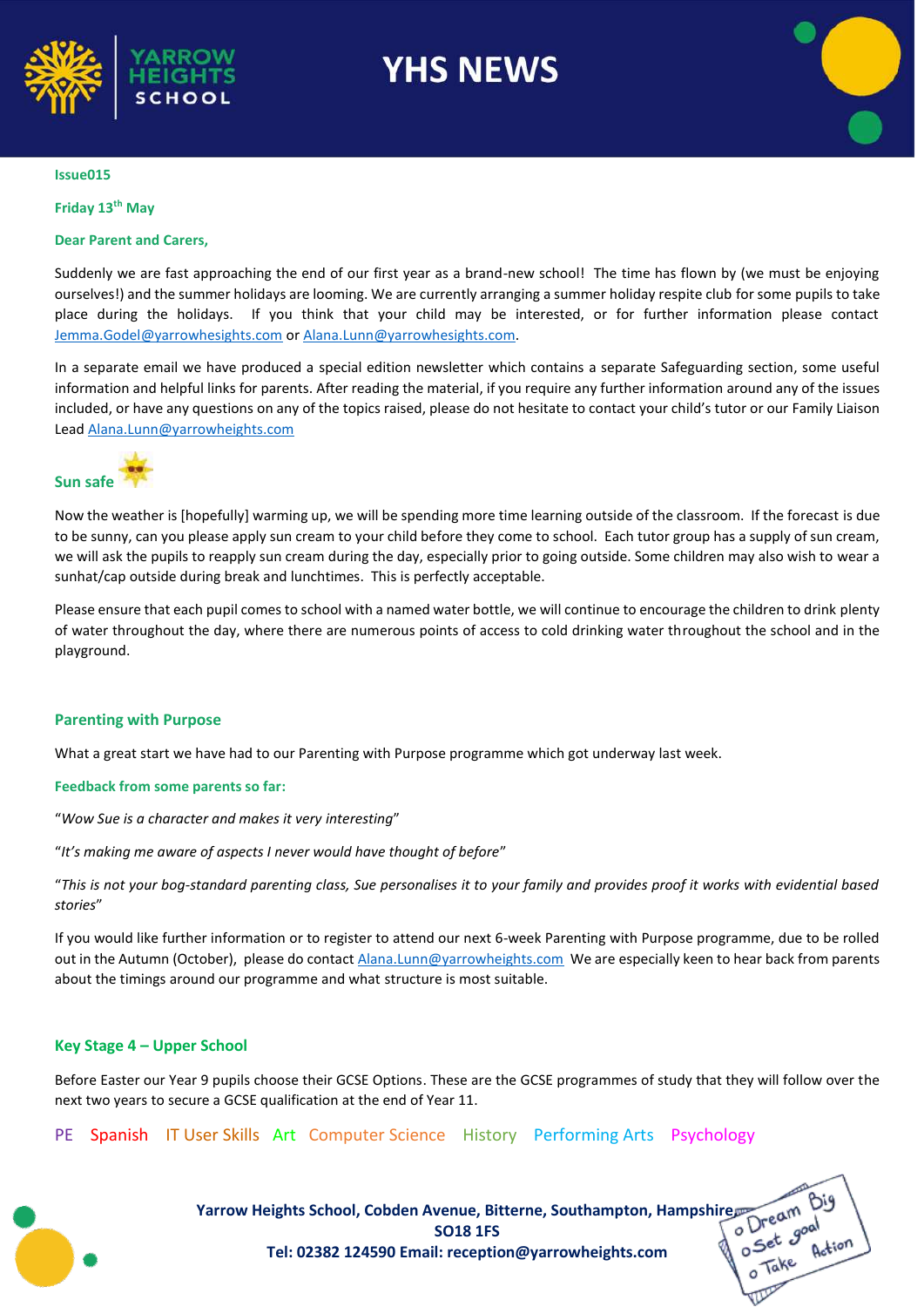### **Monthly Parent Drop In**

Our next parent drop in will be on Friday 10th June. This provides the opportunity to meet our SENDCo, Naomi Arthur over coffee. Naomi will be our lead representative, arranging and attending all of the school's LA meetings and the Annual EHCP reviews with yourselves and the Local Authority. [Naomi.Arthur@yarrowheights.com](mailto:Naomi.Arthur@yarrowheights.com)

Naomi is a highly experienced SENDCo and will be happy to answer any questions and explain the different processes.

### **Parents'/Carers' Evening – Hold the date!**

We are planning a face-to-face Parents' Open Evening for Thursday 9<sup>th</sup> June 2002 1630-1830 for all parents.

Further information to following in next newsletter.

### **Education-Business Partnership (EBP) South Careers Event 'Get Inspired'.**

We were very proud to take two of our year 9 groups to the annual careers event at Southampton University. They fully engaged and interacted very well with the various business representatives. They did a great job of meeting the different challenges posed to them and asking lots of questions.

One of our pupils excelled in formulating an interesting proposal of how we could support unprivileged children and families in our local community.

#### **School Trips**

#### **Swimming**

To enhance our curriculum we have now built links with a local swimming pool. Classes MJ, LH & RL are attending weekly swimming lessons. We are hoping to offer this as an enrichment option for the older children during the second half of the summer term.

#### **Marwell Zoo**

Our Art department arranged a day long visit to Marwell Zoo to undertake a series of observational drawings as part of their art projects.

Pupils from RL's class enjoyed a full day at Marwell Zoo. The weather started rainy but then brightened up! After visiting the penguins and animals from the African plains, the pupils met some of the giraffes and found out some interesting facts from the zoo team. The Ring-Tailed Lemurs from Madagascar quickly became their favourites! They were then lucky enough to experience a workshop in the Wild Explorers zone and the new Tropical House where they got to hold animal bones and fossils. A thoroughly enjoyable day with exemplary behaviour.

> **Yarrow Heights School, Cobden Avenue, Bitterne, Southampton, Hampshire**<br>SO18 1FS<br>Tel: 02382 124590 Email: reception@varrowheights com **SO18 1FS Tel: 02382 124590 Email: reception@yarrowheights.com**

Each Year 9 pupil chose two 'Options' to supplement the core subjects in our curriculum which all pupils must study: English, Maths, and Science, they must also engage in physical education and PSHE/Citizenship.

**YHS NEWS**